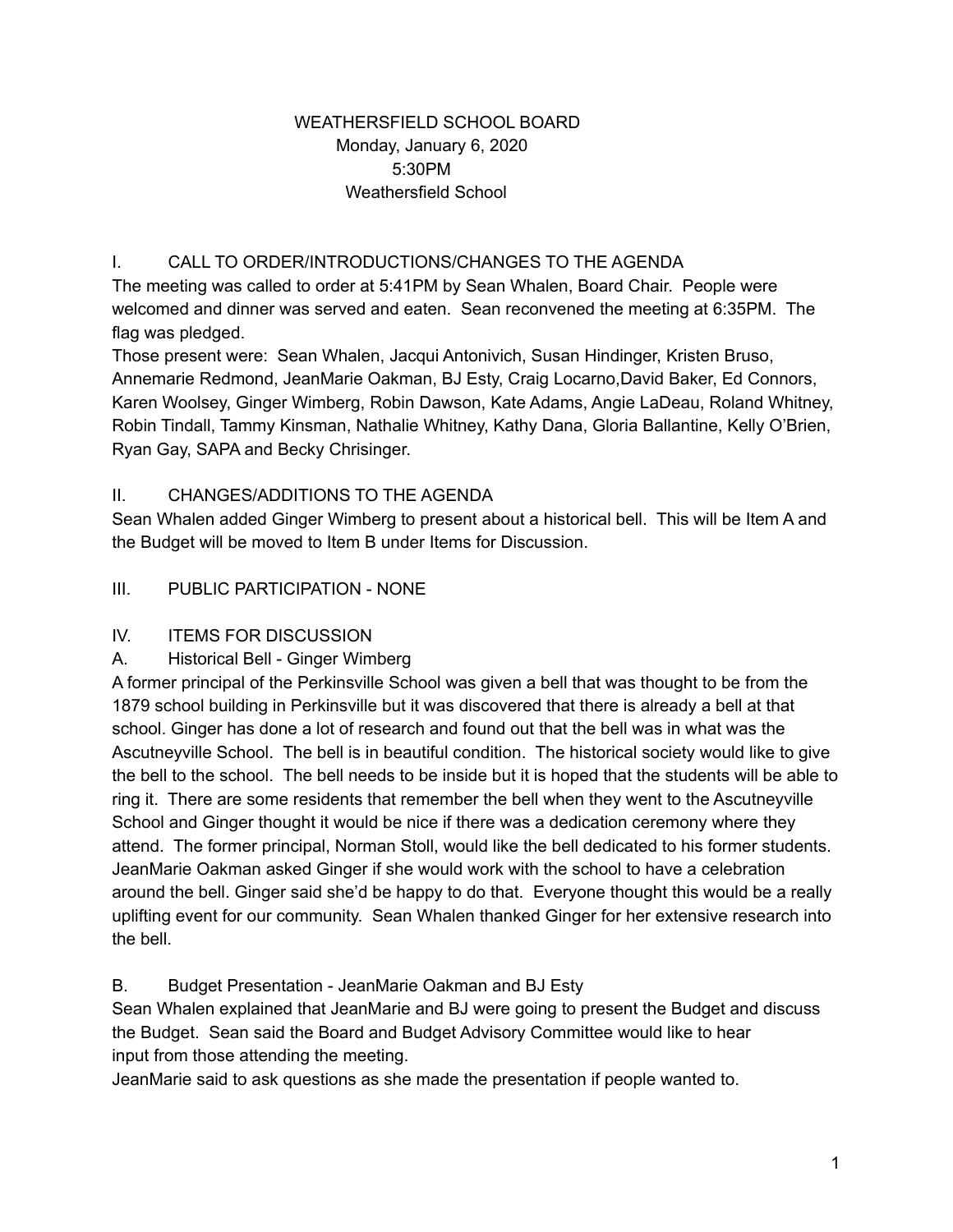JeanMarie presented the Budget using a powerpoint presentation and handouts. JeanMarie went over: what is new in the school and explained various components that are new, enrollment, high school enrollment, the general fund, SU assessments, food service and comparison of the last three years Budgets. The overall proposed Budget is: \$6,158,972.

JeanMarie went over items that need to be added this year and why. JeanMarie believes adding our Title 1 teacher to the Budget full time will provide our students with the education they need. Due to lower poverty rates in our town, this position may not be able to be funded in next year's budget through Title funds. This teacher provides excellent support to students and teachers and due to several large class sizes and the need for extra math instruction, this position will greatly add to a student's overall educational benefits. Another position that will help students receive an overall excellent education, is to add a Regular Education Paraprofessional due to some large class sizes and overall need in the school. The last item that JeanMarie believes is important for the overall Budget is to add more money to sub calling. The total amount of these additions are: \$110,295. These items are included in the proposed Budget.

There were questions around the SPED Assessments and JeanMarie and David Baker explained how the assessments work.

There was discussion around the homestead tax rate, equalized pupil spending and the CLA. Ed Coonors explained how the tax rate is determined overall. The equalized pupil spending and CLA drive the tax rate.

FY21

Equalized pupil spending \$18, 450.41 which is under the threshold of \$18,766 -3.96% CLA 93.94% -1.60%

This makes the homestead tax rate \$1.8042 which is \$164 more per \$100,000 of home's worth than last year's tax. The expenditure budget is up 3.83%

David Baker talked about that health benefits are up 12%. We are still in negotiations with teachers and support staff.

Ginger Wimberg asked a question about ECP which is Early Childhood Regular Cost which is that 3 and 4 year olds are able to access 10 hours of preschool per week which is covered in the school budget.

JeanMarie talked about how great the new food service is. There was discussion around food service cost and increased participation. Craig Locarno talked about the program and what they have been doing and are going to be doing next year. Craig is excited about buying local and the quality of the food that is being provided to students. Susan Hindinger talked about the well being of students that is tied to the food service program and explained breakfast after the bell.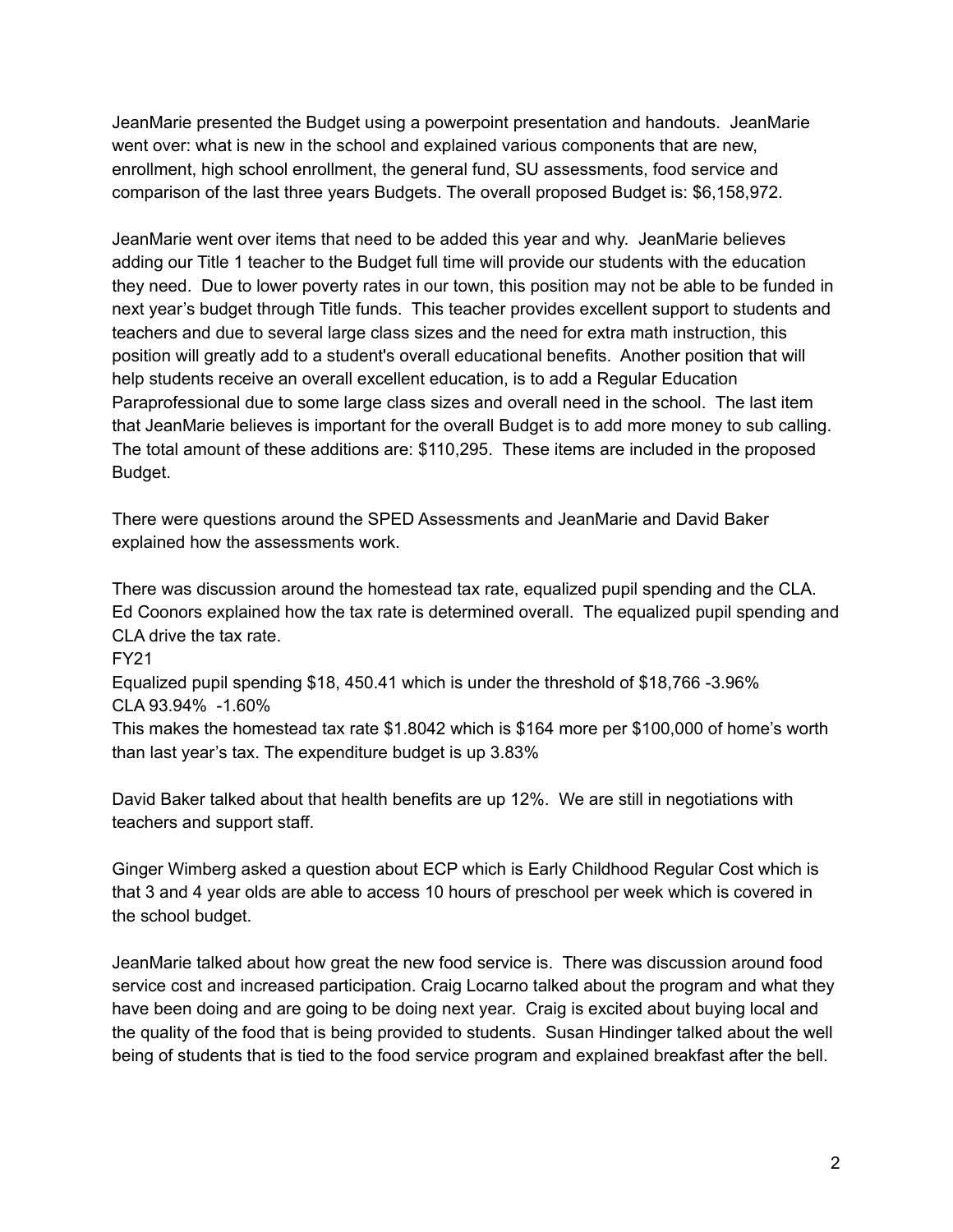There was discussion around the Athletic Program and how much the Athletic Director is paid. The Board explained that they had to choose whether to pay the salary that was requested or shut down the program. There was input that the Parks and Recreation Department used to run the younger age sports program and there are still funds in this part of the Town budget. There was more discussion around athletics and the program. The Board will reach out to the Town to see if there is interest in transferring the younger ages back to the Parks and Recreation Department to run but at this point it needs to be left in the Budget for next year in order for younger students to have a sports program.

Robin Tindall gave input that she is happy about the drama program, math position, extra para, fresh foods, field trips and keeping smaller class sizes. These are all long term investments in the future of our children. Robin believes we need to think long term.

Keeping the Title 1 Math Teacher was discussed and the importance of this for many students. There was appreciation expressed for the education that is provided for the students of Weathersfield.

There was more discussion and questions around Athletics and Drama. The BAC gave input and had questions around both of these programs and some concerns around the amount of these two Budgets were expressed by some of the BAC members.

Susan Hindinger suggested having a breakdown of how much money all the volunteers in the school save the school in costs.

See Items for Action A.

#### V. ITEMS FOR ACTION

A. Approval of the Budget

Sean Whalen asked for a motion concerning approving the Budget. Annemarie Redmond made a motion to approve the budget of \$6,158,972 as presented by JeanMarie Oakman. Sean Whalen second this motion. There was discussion and this motion was withdrawn by Annemarie Redmond and Sean Whalen.

AnnMarie Redmond made a motion to approve the budget of \$6,158,972 as proposed using \$225.244 of local revenue. Sean Whalen second this motion. There was no further discussion. All in favor. This motion was approved.

Sean Whalen thanked the BAC (Gloria Ballantine, Nathalie Whitney, Kathy Dana, Kelly O'Brien, Tammy Kinsman) for all of the time and service in reviewing and giving input concerning the Budget. Sean expressed gratitude on behalf of the Board for their service.

#### VI. PRINCIPAL REPORT - NONE